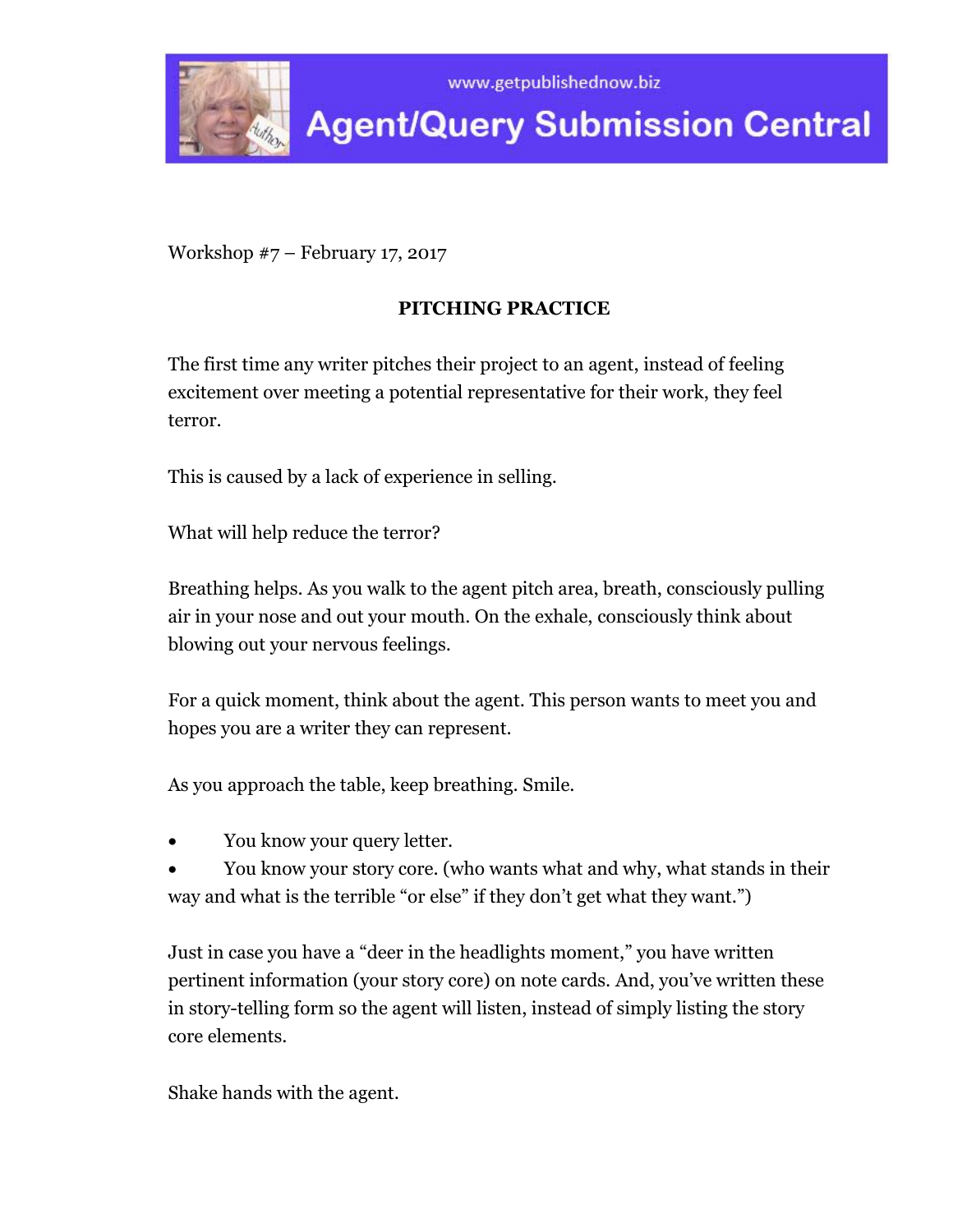Sit down.

The agent will ask, "So, tell me about your project.

At that time, begin to tell your story.

My story is about (character's name) who wants (what does she/he wants), because (why she/he wants it) and how this launches (the main action of the story).

An option is to use your subject line, then weave it into your story telling.

Talk slowly, pause to allow the opportunity for the agent to comment/and or ask questions.

If you've done your homework and know what genre this agent seeks, they will tune in to your story immediately and ask questions that will help them understand more about your protagonist (main character) and will ask questions about them and the path of the story.

# QUESTIONS/COMMENTS?

## From Tammy~

# ALL THE WORLD'S A STAGE, AND TO A PSYCHOPATH, ALL THE PLAYERS GAME.

Story Core:

Who is my main character? Dr. Olivia Greyson

What does she want? She wants to heal emotionally.

Why does she want it? Live without fear

What stands in her way? Self-forgiveness

What is the terrible or else that might occur if she doesn't get what she wants? Another wrong choice could lead to her demise and the death of another colleague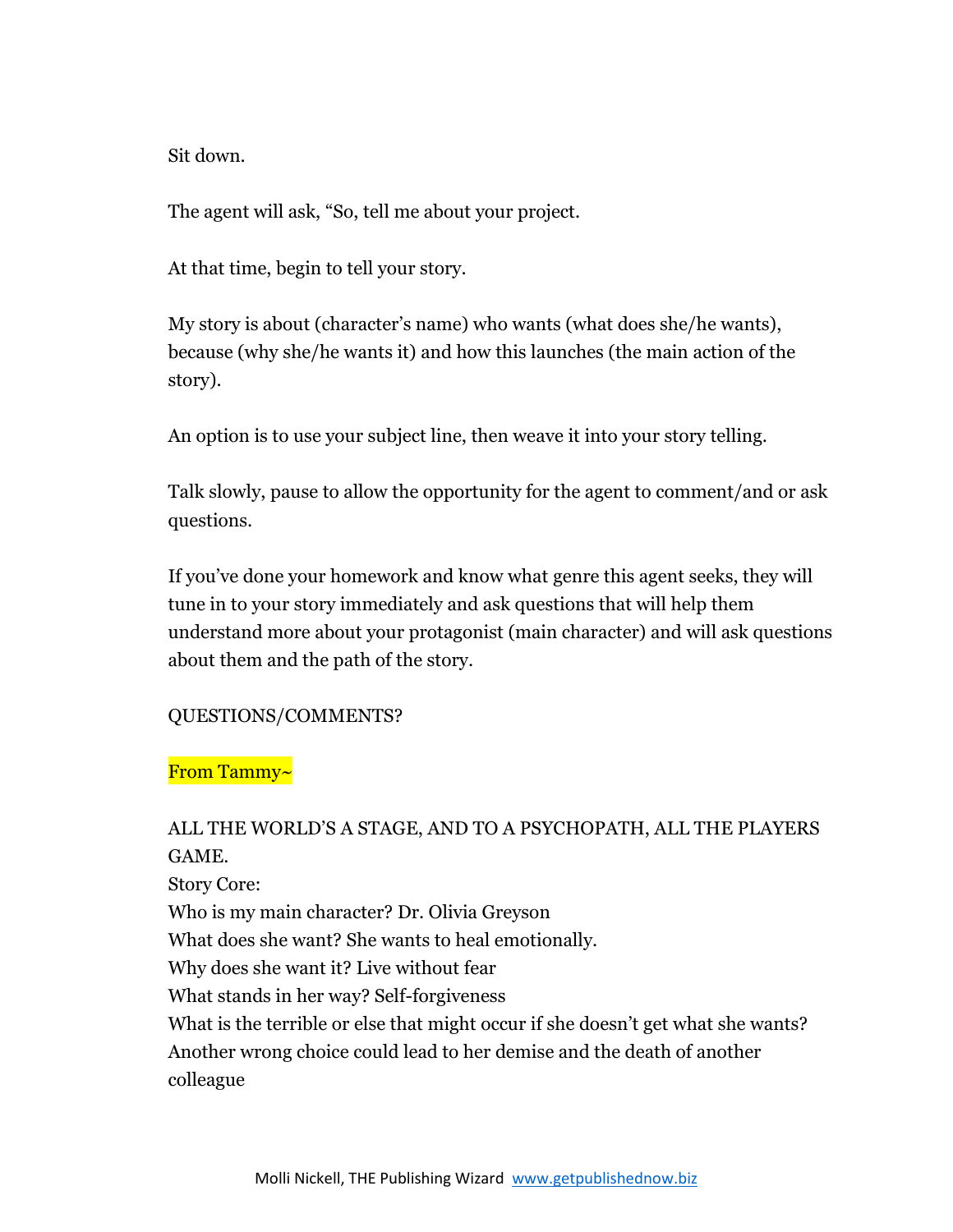TITLE: The Shakespeare Murders:

On a murky night a few years ago former profiler, Dr. Olivia Greyson, made a wrong decision that led to her partner's murder. Even with his killer behind bars Olivia still can't catch her breath. With a friend gone and her career shattered, Olivia's only hope of salvaging her reputation is to return to the life she left behind. A gruesome murder occurs and Olivia recognizes the killer's handiwork. It's eerily similar to several murders from years ago; the Shakespeare murders. Olivia jumps at the chance to redeem herself. But, will the anxiety from past failures cripple her progress before she can rewrite his twisted play? Or will the curtain fall on her?

A beautiful, young redhead is brutally murdered. Clutched in her lifeless hand is a Shakespeare quote just like the murder victims that shook Atlanta ten years prior. Olivia steps back into the gritty world of profiling to determine if a copy-cat is at work or if the elusive Shakespeare killer has returned. The cryptic message hidden in the quotes takes her through the seedy world of politics and organized crime to a bygone underground network harboring a long buried secret. As the case progresses clues point to someone close to the investigation and when a colleague goes missing Olivia knows the killer is closing in. Unsure who to trust Olivia puts herself in jeopardy to unravel the twists and turns that bring her faceto-face with the killer. She's forced to relive the same situation that led to her previous failure and alter the outcome if she and her colleague are going to make it out alive. But, the killer knows her weakness and Olivia's reentrance into the limelight is quickly dimmed as he tilts the precarious balance from the potential of her victorious emergence to her tragic demise.

The Shakespeare Murders is a \_\_\_\_\_\_\_ word crime thriller/mystery. My background is in scientific research. I've co-authored several peer-reviewed articles. I am also an active member of a writer's critique group. Thank you for your consideration Tammy Desjarlais

#### COMMENTS:

Story Core:

Who is my main character? Dr. Olivia Greyson What does she want? She wants to heal emotionally. Why does she want it? Live without fear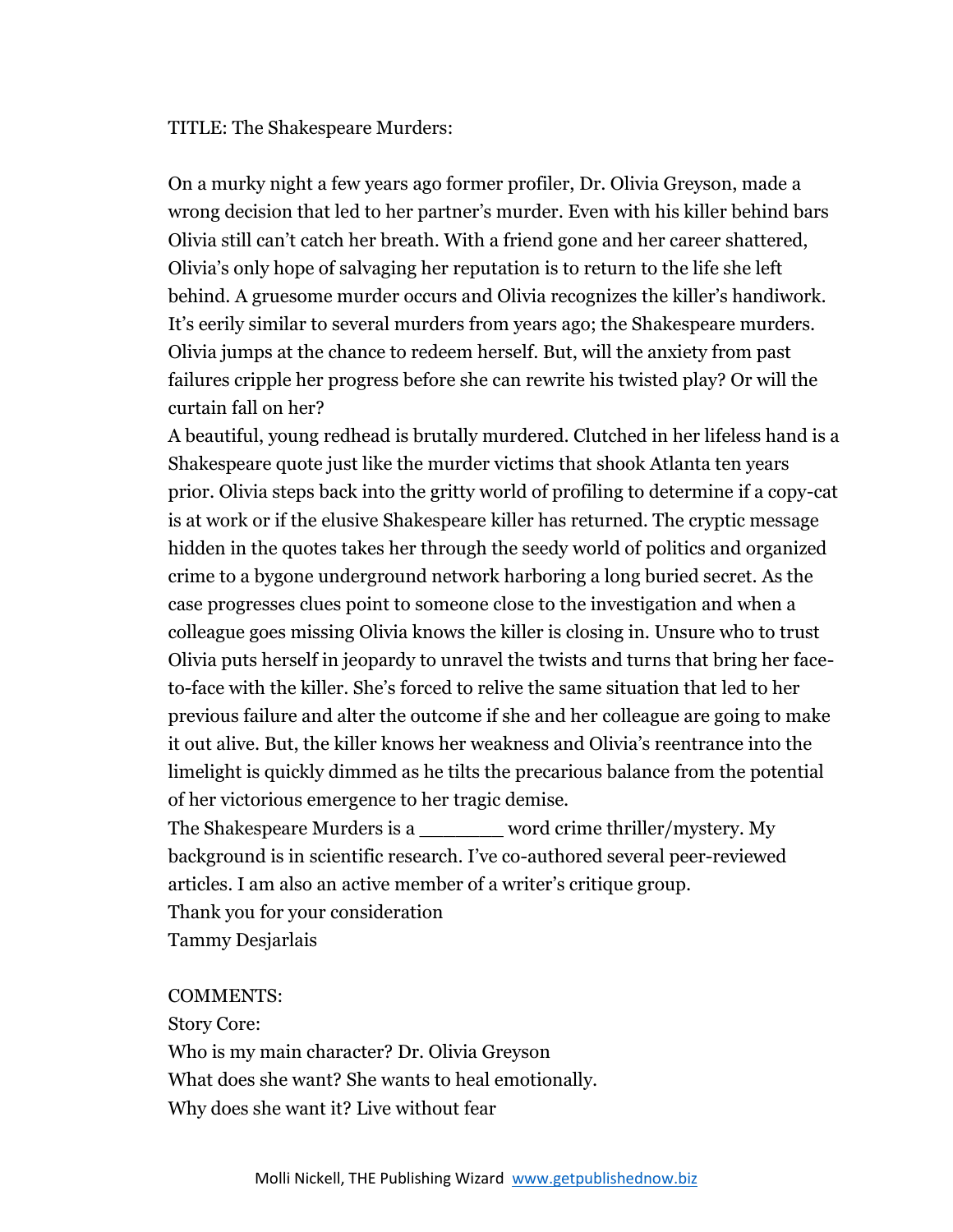What stands in her way? Self-forgiveness

What is the terrible or else that might occur if she doesn't get what she wants? Another wrong choice could lead to her demise and the death of another colleague

### The Shakespeare Murders:

On a murky night a few years ago former profiler, Dr. Olivia Greyson, made a wrong decision that led to her partner's murder DEATH. DELETE: Even with his killer behind bars Olivia still can't catch her breath. With a friend gone and her career shattered, Olivia's only hope of salvaging her reputation is to return to the life she left behind. RELUCTANCE/ CAN SHE DO THIS? UNCLEAR. Do you mean she wants to return to the life she left? Or is she reluctant to do this, even tho she knows this is key to her healing? A gruesome murder occurs and Olivia recognizes the killer's handiwork. It's eerily similar to several murders from years ago Olivia jumps at the chance to redeem herself QUESTION: JUMP AT OR RETURN RELUCTANTLY?. But, will the anxiety from past failures cripple her progress before she can rewrite his twisted play? Or will the curtain fall on her?

A beautiful, young redhead is brutally murdered. Clutched in her lifeless hand is a ShakespeareAN quote COMMA just like A SERIES OF MURDERS the murder victims that shook Atlanta ten years prior. Olivia steps back into the gritty world of profiling to determine if a copy-cat is at work or if the elusive Shakespeare killer has returned. QUESTION: You have said this person is behind bars. The cryptic message hidden in the quotes takes her through the seedy world of politics and organized crime to a bygone-underground network THAT HARBORS harboring a long-buried secret. As the case progresses COMMA clues point to someone close to the investigation. and when a colleague goes missing Olivia FEARS/REALIZES knows the killer is closing in. Unsure who to trustCOMMA Olivia puts herself in jeopardy to unravel the twists and turns that bring her faceto-face with the killer. She's forced to relive the same situation PERIL that led to her previous failure. THIS TIME SHE MUST and alter the outcome if she and her NEW PARTNER colleague are going to make it out alive. But, the killer knows her weakness and Olivia's reentrance into the limelight is quickly dimmed as he tilts the precarious balance from the potential of her victorious emergence to her tragic demise. REPHRASE THIS SO OLIVIA IS IN CHARGE, NOT THE KILLER.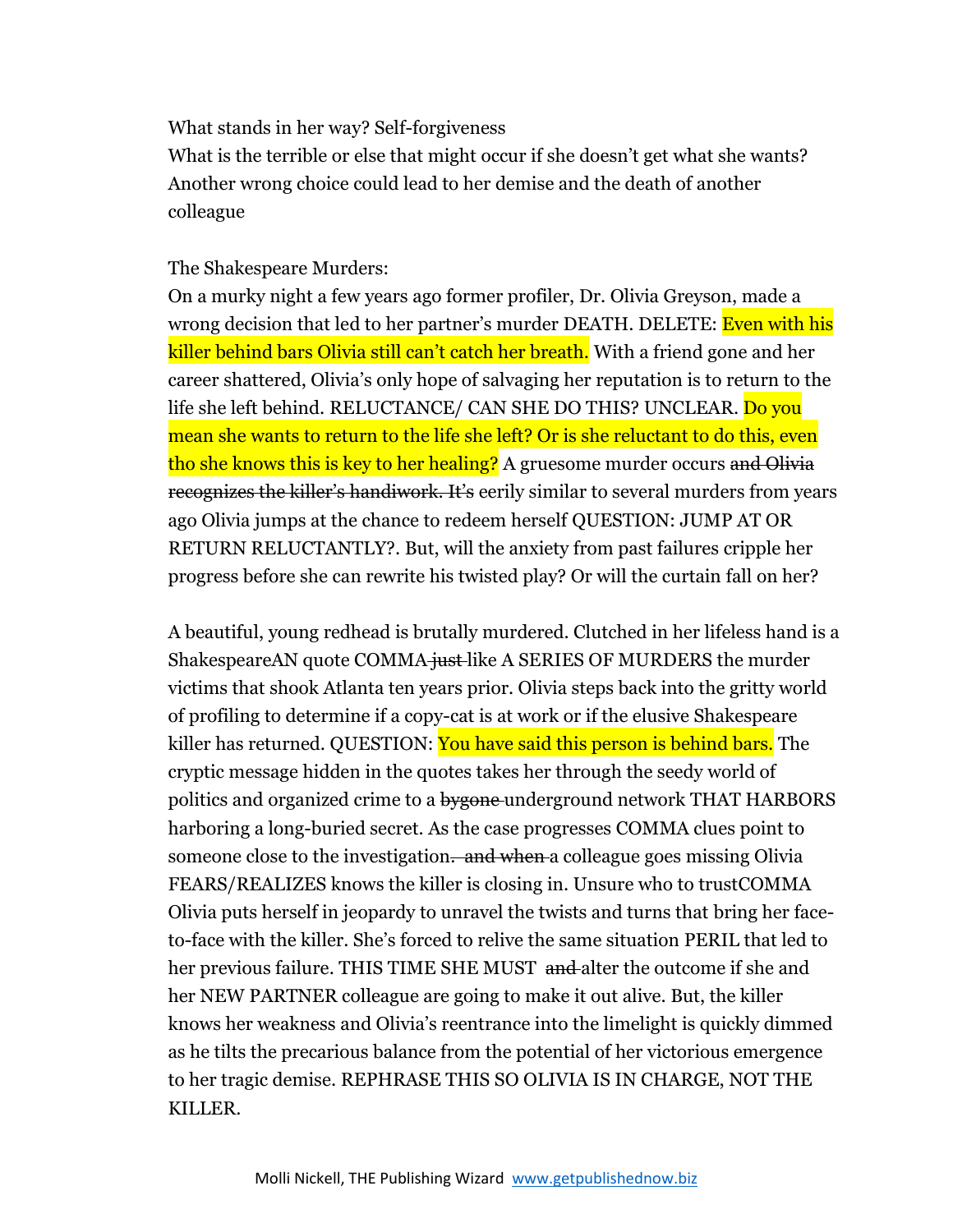The Shakespeare Murders is a \_\_\_\_\_\_\_ word crime thriller/mystery. My background is in scientific research. I've co-authored several peer-reviewed articles. I am also an active member of a writer's critique group. Thank you for your consideration Tammy Desjarlais

## From Vicki

It followed her to school one day, breaking all the rules. Who is the story about: Sadie

What does she want and why: Sadie wants to be a normal teenager.

What stands in her way: Lack of self-esteem What is the terrible or else: Suicide **Query** 

Born with cerebral palsy Sadie hides her disability behind long skirts. Her peers taunt the "cripple geek" whenever she wobbles by, and Sadie endures a painful life of loneliness. Until Finn, a British exchange student arrives. He sees beyond Sadie's walk and insecurities. With Finn, Sadie finds laughter, learns to cheat at poker, and harmonizes on her original songs. When the school year ends, Finn returns home. He vows to visit, but Sadie's convinced she'll never see him again. Sent to her grandmother's Catskill Mountain house for the summer, Sadie decides the isolated setting is the perfect refuge to end her life. Yet in the forest, as at school, Sadie senses someone watches.

After swallowing a handful of pills, Sadie wakes, dazed from a failed suicide. An unseen entity sparks her iPod to play Beatle songs, and the same sparks fly from her computer. Sadie finally discovers her culprit, Devilia, a mischievous handsized fairy. Devilia, lost in the human world, and Sadie, alone in a cruel teenage world, both yearn to belong. A tentative friendship evolves. When school begins Sadie allows Devilia to live with her in the city. Although Devilia promises not to leave Sadie's room, she disobeys. On a field trip to the Natural History Museum Devilia lures hundreds of butterflies to land on Sadie. They lift her skirt revealing her crooked legs. This goes viral. Humiliated, Sadie feels even more like a freak. Finn IMs "How cool! Wish I'd been there." He reveals that he's helping a mate sell "merchandise" so he can make money to visit her. Intuition tells Sadie that Finn is delving into the drug world. Sadie convinces Devilia to stop Finn in person. ASAP. Devilia, terrified she'll die in the cyber world, conjures fairy magic and disappears in a flash of energy, emailing herself to Finn. Sadie messages Finn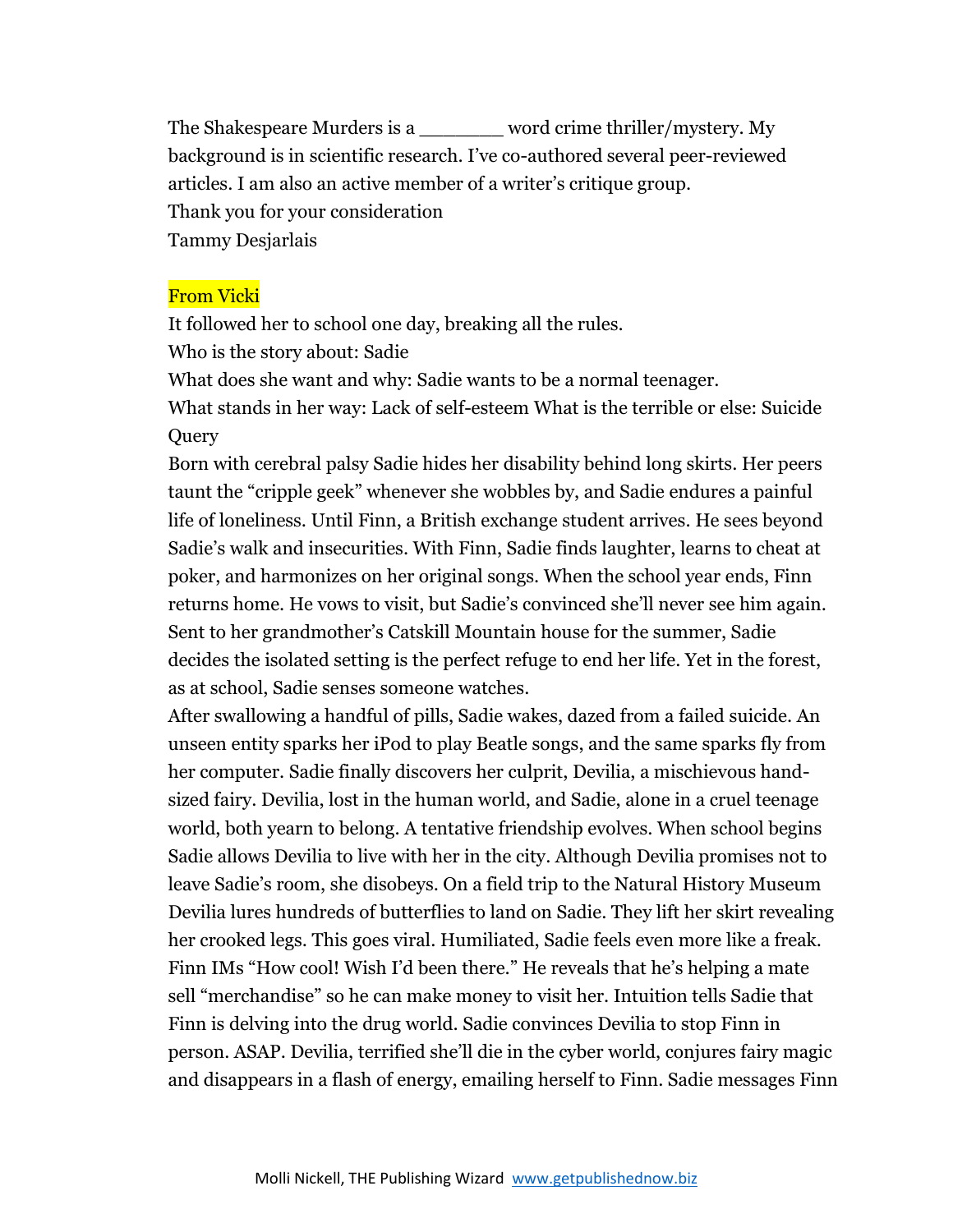frantically. She waits and waits. No response. Finn is gone. Devilia is gone. And without them in her life, Sadie also wants to be gone. My YA (and possibly MG) novel "Crooked" is complete at 75,000 words. I'm a member of SCBWI, attend writers' conferences and workshops, and have participated with a Writer's Group and writing partners since 2004. Thank you for your time and consideration.

### Synopsis:

Sadie knows she is being watched in the eerie Catskills. Attacks occur at every turn by something she can't see, and all of Sadie's attempts at suicide are thwarted. In a magical garden, what Sadie believes to be a hummingbird flies at her with a human face. But she comes face to face with a real fairy, Devilia. Terrified, Sadie flees. But once her shock alleviates, she anticipates meeting the fairy again. As their lives intertwine, Sadie develops a fondness for Devilia. Their cautious alliance leads to companionship. At summer's end, Sadie allows Devilia to live with her in the city. Devilia wants to learn at school and agrees to follow Sadie's rules; stay invisible in public and no magic. But when a group of girls tease Sadie, Devilia uses her skills to disgrace them in front of their peers. They take their anger out on Sadie, pushing and shoving her. Devilia flies in to help Sadie fight back. Sadie's shocked at the tiny fairy's strength and ingenuity. Then, during a field trip Devilia is the cause of a small miracle and Sadie becomes a YouTube sensation.

Television stations clamor for Sadie's story but she avoids them. Her "girl torturers" create a Facebook page calling Sadie a witch. Sadie blames Devilia, and wants her gone. But could Devilia survive in the city without Sadie? And could Sadie release this small being who fills life with adventure as well as complications, and joy? Sadie has further anxiety when she learns Finn hangs out with a guy named Grocer. Under Grocer's influence, Finn ditches school. Finn doesn't tell Sadie he's dealing drugs, but she figures it out. Just as a big deal is going down, Sadie begs Devilia to fly through the Internet and convince Finn to go back to school.

Devilia accompanies Finn to the drug deal. She causes a fight, and gets critically injured. In a mad rush to save Devilia, Finn grabs Grocer's drug money and flies to New York, meeting Sadie in the Catskills. They carry Devilia to her magical garden with a healing stream and try to revive her, but Devilia fades away.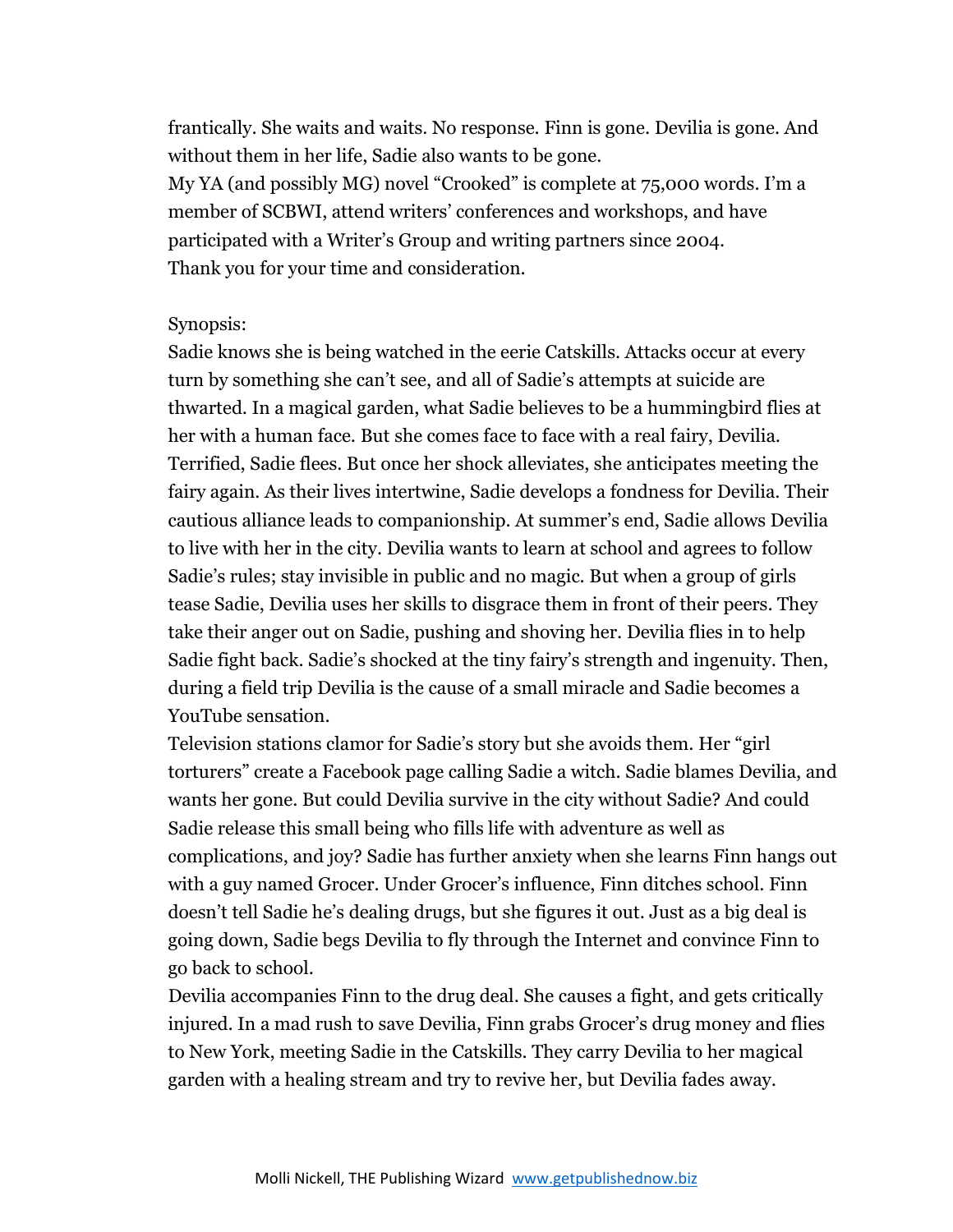Although mourning the loss of the fairy, Sadie can no longer evade reporters. On national television she realizes it is time to stop hiding who and what she is. She bursts out "It was a fairy that caused my miracle." At that moment, Devilia flies out of Sadie's pocket, fully rejuvenated from the healing stream. A frenzy of confusion ensues at the TV studio as Sadie, Finn, and Devilia escape back to Sadie's apartment. That evening on the rooftop, Sadie and Finn kiss. Devilia fills the sky with shooting stars, ready for her own journey in the world. Finn returns home and is off to boarding school. Weeks later, Sadie Skypes Finn telling him she's won a part in the school play. She reveals her costume: a body hugging tshirt and red tights.

#### COMMENTS AND TWEAKS:

It followed her to school one day, breaking all the rules. Who is the story about: Sadie What does she want and why: Sadie wants to be a normal teenager. What stands in her way: Lack of self-esteem What is the terrible or else: Suicide

#### **Query**

Born with cerebral palsy Sadie hides her disability behind long skirts. Her peers taunt the "cripple geek" whenever she wobbles by, and Sadie endures a painful life of loneliness. Until Finn, a British exchange student arrives. He sees beyond Sadie's walk and insecurities. With Finn, Sadie finds laughter, learns to cheat at poker, and harmonizes on her original songs. When the school year ends, Finn returns home. He vows to visit, but Sadie's convinced she'll never see him again. Sent to her grandmother's Catskill Mountain house for the summer, Sadie decides the isolated setting is the perfect refuge to end her life. Yet in the forest, as at school, Sadie senses someone watches.

After swallowing a handful of pills, Sadie wakes, dazed from a failed suicide. An unseen entity sparks her iPod to play Beatle songs. THE, and the same sparks fly from her computer. Sadie finally discovers her culprit, Devilia, a mischievous hand-sized fairy. BOTH Devilia, lost FRIENDLESS in the human world, and Sadie, alone in a cruel teenage world, both yearn to belong. A tentative friendship evolves. When school begins COMMA Sadie allows Devilia to live with her in the city. Although Devilia promises not to leave Sadie's room, she disobeys. On a field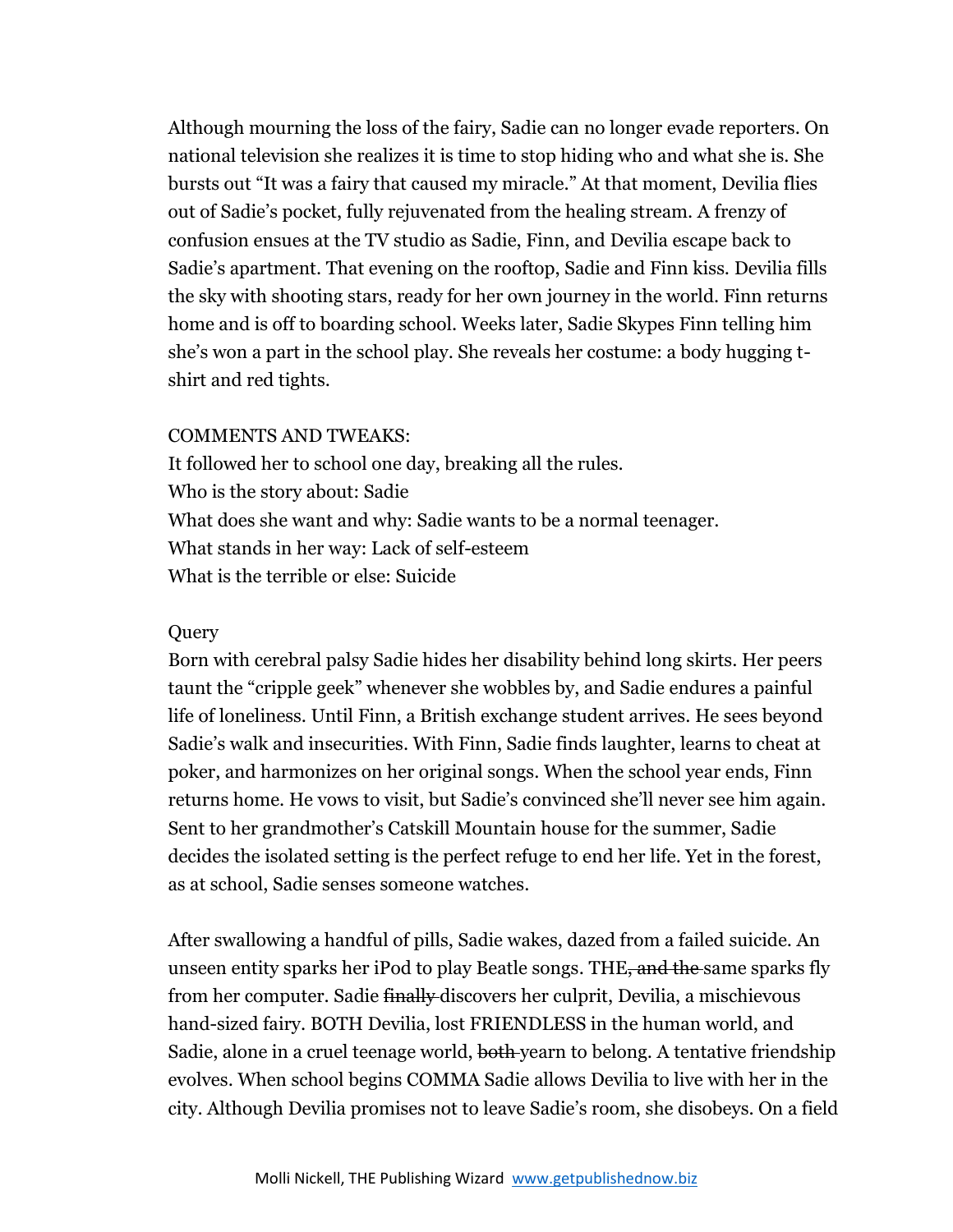trip to the Natural History Museum COMMA Devilia lures hundreds of butterflies to land on Sadie. They lift her skirtCOMMA revealing her crooked legs. THE EVENT This goes viral. Humiliated, Sadie feels even more like a freak. Finn IMs "How cool! Wish I'd been there." He reveals that he's helping a mate sell "merchandise" so he can BUY A PLANE TICKET make money to visit her. Intuition tells Sadie that Finn is FINN'S DEALING DRUGS. delving into the drug world. Sadie convinces Devilia to stop Finn in person. ASAP. Devilia, terrified she'll die in the cyber world, conjures fairy magic and disappears in a flash of energy, emailing herself to Finn. SADIE WAITS AND WAITS, MESSAGING FINN FRANTICALLY. Sadie messages Finn frantically. She waits and waits. No response. Finn is gone. Devilia is gone. And without them in her life, Sadie also wants to be gone.

My YA (and possibly MG) novel "Crooked" is complete at 75,000 words. I'm a member of SCBWI, attend writers' conferences and workshops, and have participated with a Writer's Group and writing partners since 2004. Thank you for your time and consideration.

#### Synopsis:

Sadie knows she is being watched AT GRANDMAS HOUSE.

Strange things seem to be happening to her.

She imagines small flying things around her. What is she seeing, sensing. Insanity is worse than being dead. She believes she is going crazy which would create more pain in her life.

But, her suicide attempt fails, and some comes face to face with a curious fairy with the power to manipulate her computer and ipod.

When she first meets Devilia, she's cautions, relieved that she's not crazy, and, over the next months, they become friends.

in the eerie Catskills. Attacks occur at every turn by something she can't see, and all of Sadie's attempts at suicide are thwarted. In a magical garden, what Sadie believes to be a hummingbird flies at her with a human face. But she comes face to face with a real fairy, Devilia.

Terrified, Sadie flees. But once her shock alleviates, she anticipates meeting the fairy again. As their lives intertwine, Sadie develops a fondness for Devilia. Their cautious alliance leads to companionship. At summer's end, Sadie allows Devilia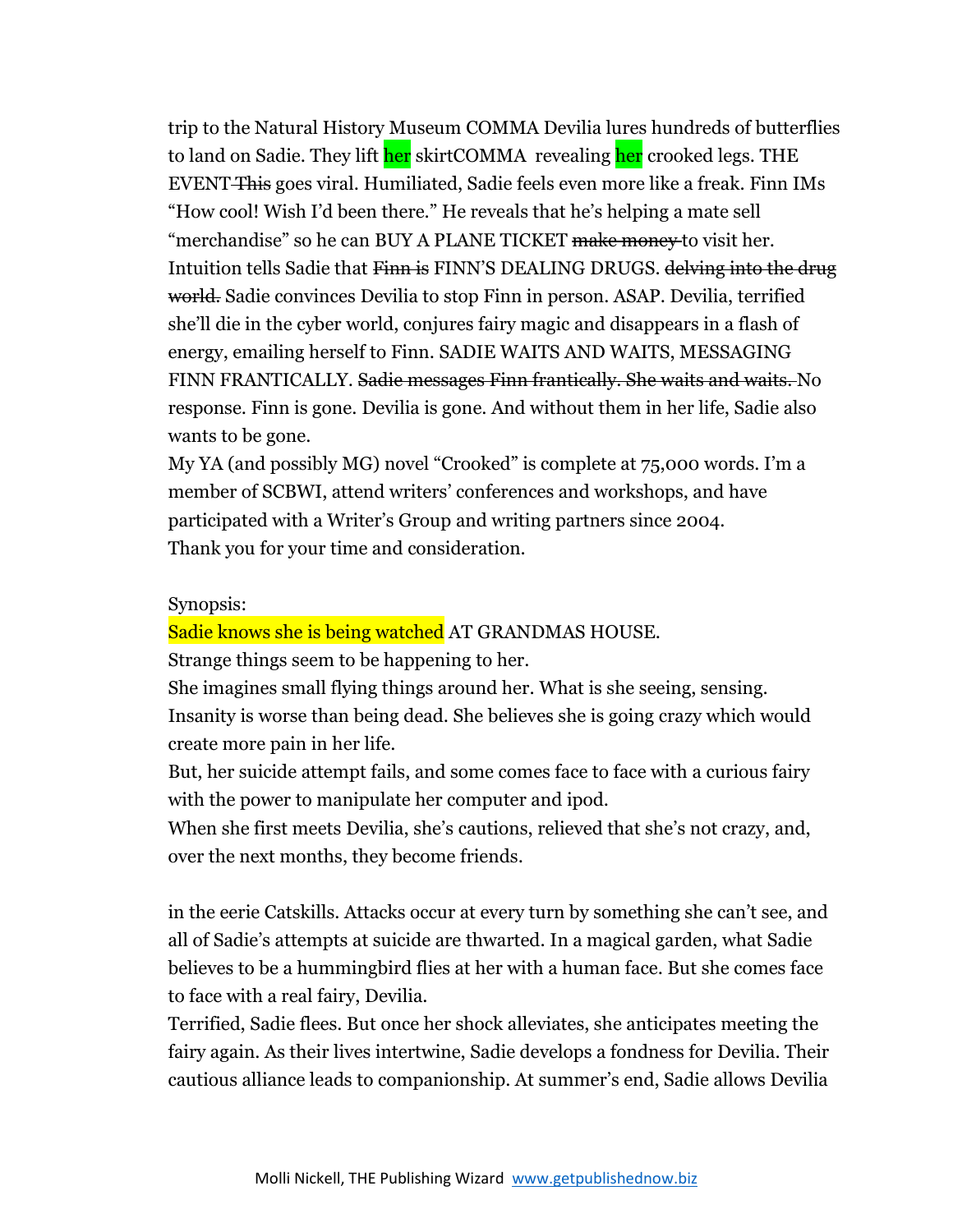# to live with her in the city. THIS NEEDS SIMPLIFICATION. HOW DOES THE STORY BEGIN? WHERE DOES THE SYNOPSIS BEGIN: Haunted, ghost,

Devilia wants to learn at school and agrees to follow Sadie's rules; stay invisible in public and no magic. But when a group of girls tease Sadie, Devilia uses her skills to disgrace them in front of their peers. WHAT DOES SHE DO? They take their embarrassment/anger out on Sadie, pushing and shoving her. Devilia flies HELPS SADIE FIGHT BACK OR in to help Sadie fight back. Sadie's shocked at the tiny fairy's strength and ingenuity. Then, during a field trip Devilia is the cause of a small miracle and Sadie becomes a YouTube sensation. Television stations clamor for Sadie's story but she avoids them. Her "girl torturers" create a Facebook page calling Sadie a witch. Sadie blames Devilia, and wants her gone. But could Devilia survive in the city without Sadie? And could Sadie release this small being who fills life with adventure as well as complications, and joy? Sadie has further anxiety when she learns Finn hangs out with a guy named Grocer. Under HIS Grocer's influence, Finn ditches school FOR DRUG DEALS. Finn doesn't tell Sadie he's dealing drugs, but she figures it out. Just as a big deal is going down, Sadie begs Devilia to fly through the Internet TO and convince Finn to go back to school. TO STRAIGHTEN UP. Devilia FOLLOWS FINN TO THE DEAL AND INTERRUPTS THE TRANSACTION BY STARTING A FIGHT. SHE IS CRITICALLY INJURED. accompanies Finn to the drug deal. She causes a fight, and gets critically injured. In a mad rush DETERMINED TO save Devilia, Finn grabs Grocer's drug money and flies to New York, meeting Sadie in the Catskills. They carry Devilia to her magical garden with a healing stream and try to revive her, but Devilia fades away.

Although mourning the loss of HER FRIEND, the fairy, Sadie can no longer evade reporters. On AN EVENING national television TALK SHOW, she realizes it is time to stop hiding who and what she is. UNCLEAR. As written, you have said that her realization comes as she is on TV. Doesn't it come before? She bursts BLURTS out "It was a fairy that caused my miracle." At that moment, Devilia flies out of Sadie's pocket, fully rejuvenated from the healing stream. A frenzy of confusion ensues WHY? DOES DEVILIA FLY ABOUT CAUSING HAVOC WITH LIGHTS AND BOOMS ETC? at the TV studio as Sadie, Finn, and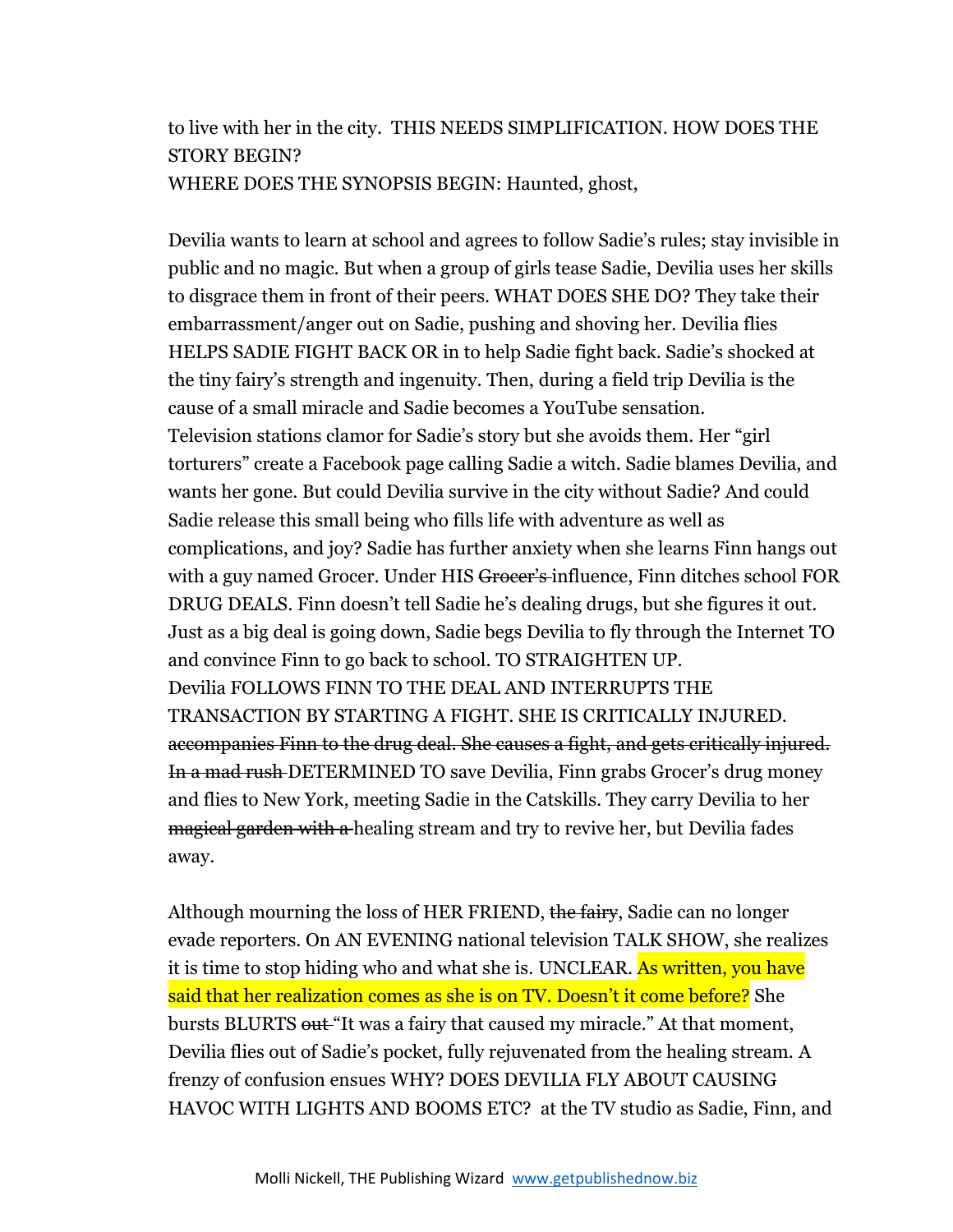Devilia escape back to Sadie's apartment ROOFTOP. That evening on the rooftop, Sadie and Finn kiss. Devilia fills the sky with shooting stars, ready for her NEXT JOURNEY OF DISCOVERY INTOTHE WORLD. <del>own journey in the world</del>. Finn returns home and is off to THE DISCIPLINE OF boarding school. Weeks later, Sadie Skypes Finn TO SHARE HER TRIUMPH, telling him she's won a ROLE part in the school play. She reveals her costume: a body hugging t-shirt and red tights.

## COMMENTS/QUESTIONS?

From Janet~

# TITLE AND SUBJECT LINE: Glass Promises

Professor Grace Stone was a new mother and happily married (or so she thought) when her husband and his mistress were killed in a CAR ACCIDENT natural disaster. The pressures of single motherhood are multiplied for Grace when LILY, HER FOUR-YEAR-OLD, BEGINS TO DEMAND THAT MOMMY "FIND HER A DADDY." her four-year-old daughter, Lily, demands she "find her a daddy." As an orphan and the offspring of an illicit affair, Grace knows the heartbreak of rejection all too well. Is the possibility of love worth the cutting pain of glass promises?

Despite a persistent fear of being vulnerable again, Grace begins to date. She meets Beau, another victim of a cheating spouse, but is reluctant to pursue a relationship with him. HOWEVER, SPURRED BY A STRONG ATTRACTION, Without intending to, she falls into Beau's passionate embrace spurred by a strong attraction. At a ritzy charity event, Grace's uncanny resemblance to her dead mother causes an incident which reveals relatives she didn't know existed. She believes her days of longing for a family are over, but complications arise BECAUSE BEAU, HER LOVER, IS NOW HER STEP-COUSIN. when her lover is now a step-cousin. PLUS, Also-Beau's sister refuses to accept Grace and sees her as an unwanted bastard<del>. She is forced to reassess the value of a family when Lily</del> is terrorized by another child during a holiday gathering. ALTHOUGH Mounting pressures FROM BEAU'S FAMILY trigger an estrangement from Beau, but Grace is determined to secure a place in his love-scarred heart. Will her efforts succeed or will she and Lily be forced to soldier on as a lonely family of two?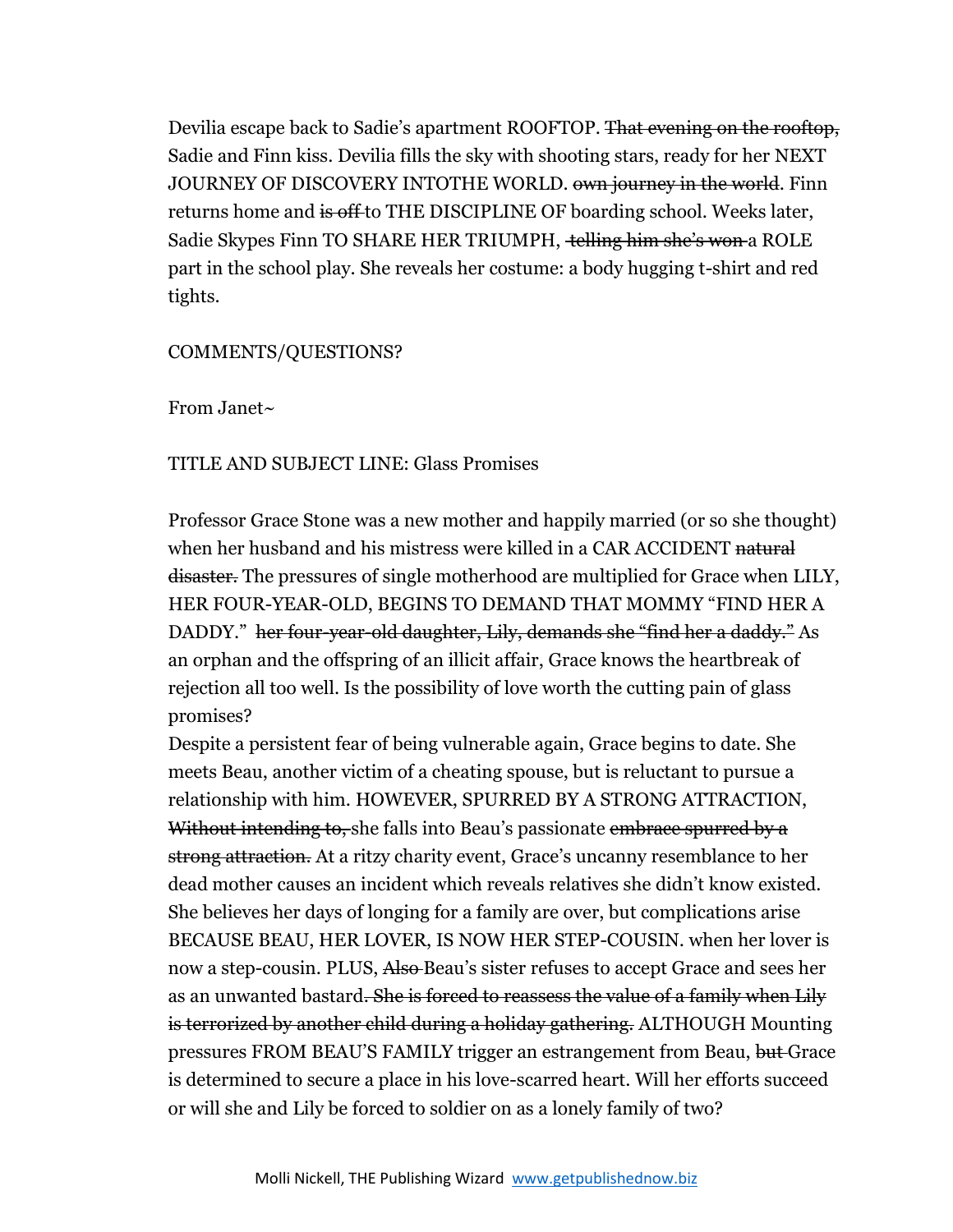My 68,200 word completed romance, GLASS PROMISES, won third place in the 2016 Royal Palm Literary Award competition. I am a member of the Florida Writers Association, Romance Writers of America, Coral Springs Writers Group, a board member of the Florida Romance Writers, and assistant chairperson for the annual Coral Springs Literary Festival.

# Synopsis:

Two years into her marriage, Grace Stone is left a widow with a newborn daughter. She obtains her PhD, secures a tenured university position, creates close friendships, and pays off the mortgage on her home. Life is good except for Lily's persistent preschooler demands for a daddy. Despite her vulnerability and fear of rejection, Grace cannot deny her child the love of a father.

She reenters the complicated world of relationships with speed dating. Weeks later, when her car is totaled in a freak construction accident, Grace encounters Beau, one of her rejected five minute speed dates. After he assists Grace with the purchase of a new vehicle, they become intimate…in her garage…on the trunk of his car. Appalled by her loss of control, she shuts down the relationship. However, Beau's patience and genuine feelings for Grace and Lily compel CONVINCE her to give him another chance.

When Grace ACCIDENTALLY discovers a family connection to Beau's stepmother, she's thrilled to have finally found living relatives. But tensions flare when Beau's sister, Gen, views GRACE her as an illegitimate interloper. This strife drives Grace to press Beau for a commitment. BUT, Instead of a vow of love, he reveals the emotional scars inflicted by his ex-wife and admits he fears risking his heart again. With no hope of a future together, Grace is heartbroken and ends their relationship

HMMM. I FEEL YOU NEED A SENTENCE THAT TELLS HOW/WHY SHE ATTENDS A FAMILY THANKSGIVING PARTY. IS SHE WELCOME? DO SHE AND BEAU AMICABLY PART AND HE INVITES TO REMAIN AS A PART OF THEIR FAMILY? WHY WOULD HE?